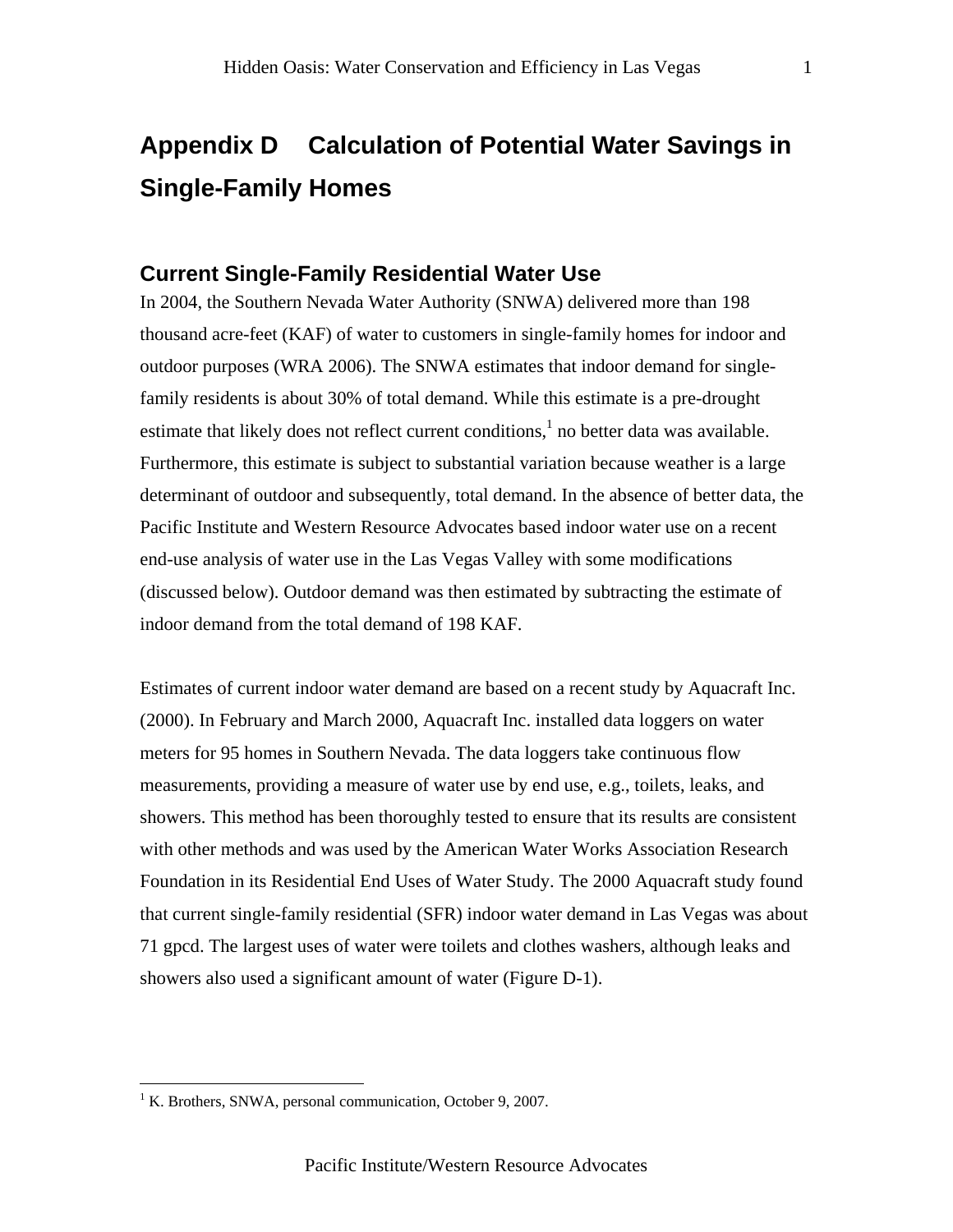

**Figure D-1 SFR Indoor Water Demand in the Las Vegas Valley in 2000, By End-Use**  Note: Per capita water demand based on end-use analysis in the Las Vegas Valley (Aquacraft 2000).

Actual per capita indoor use in 2004 was likely lower than in the Aquacraft study. The average home in the Aquacraft study was built in 1980, whereas in 2004, the baseline year for this analysis, the average home was built in the early 1990s and is thus more likely to have fixtures that meet current national plumbing standards. As a result, we would expect indoor per capita demand to be lower. For this analysis, we assume that indoor demand is between 60 and 70 gpcd, or about 65 gpcd. We estimate that the demand by end use is maintained at the percentages shown in Figure D-1, e.g., clothes washers account for about 20% of indoor demand, or 12.8 gpcd. We then multiplied these per-capita estimates by the SFR population to obtain total water demand by end use in the Las Vegas Valley (Table D-1). The SNWA is participating in a more detailed study of indoor per capita demand that should be used to estimate the conservation potential with greater accuracy.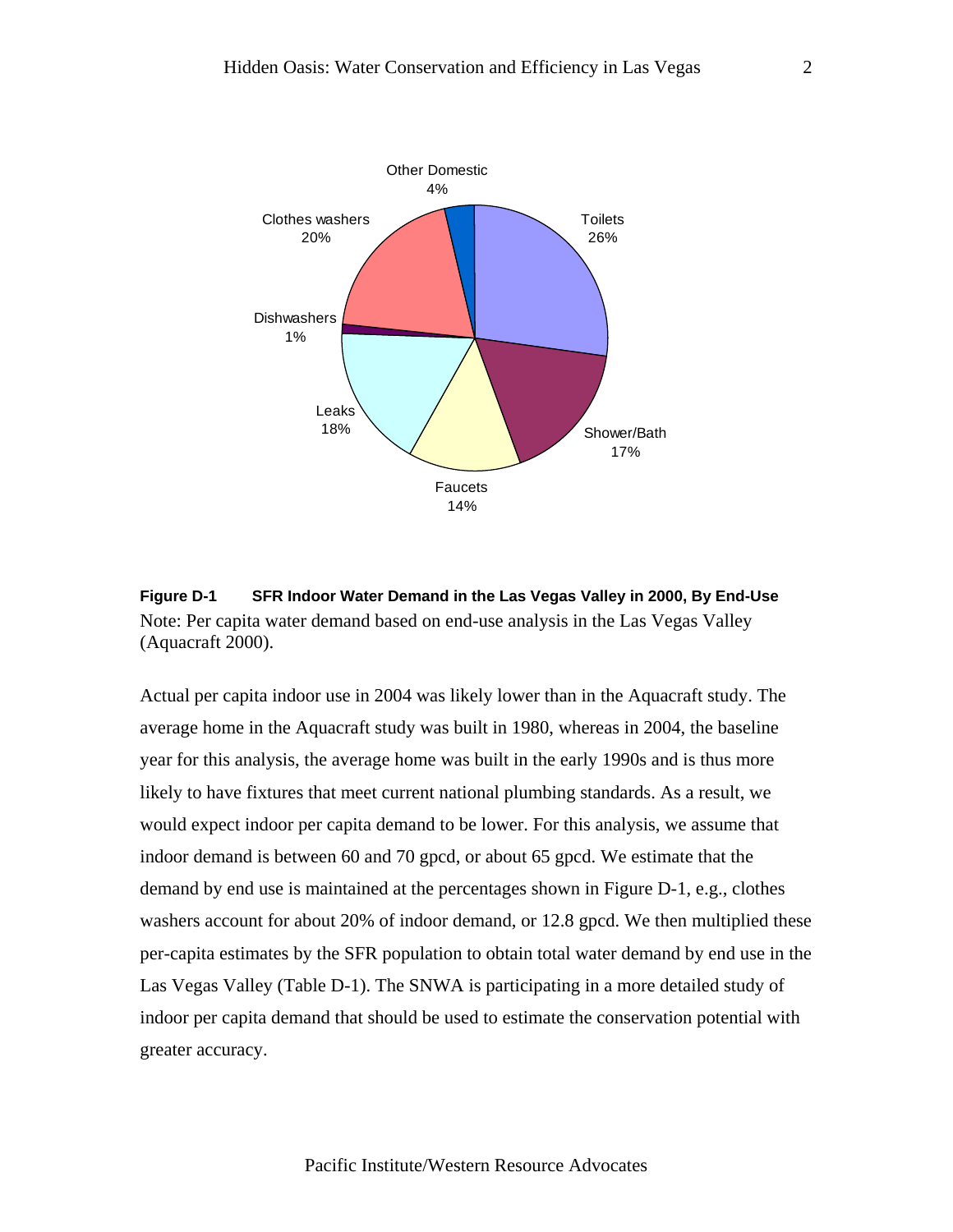| 2004 Water | 2004 Water |
|------------|------------|
| Demand     | Demand     |
| (gpcd)     | (KAFY)     |
| 17.8       | 21         |
| 11.0       | 14         |
| 8.8        | 15         |
| 11.4       | 13         |
| 0.8        |            |
| 12.8       | 3          |
| 2.3        | 11         |
| 65.0       | 78         |
|            |            |

**Table D-1 Estimated Per Capita and Total Water Demand by End Use in the Las Vegas Valley in 2004** 

Note: Adequate data on water demand by end use in the Las Vegas Valley is not available. For this analysis, we assume that indoor demand is about 65 gpcd. We estimate that the demand by end use is maintained at the percentages shown in Figure D-1. Total may not add up precisely due to rounding.

Based on the 2004 SFR population, we estimate the SFR indoor water demand in 2004 was 78 KAFY. Given a total SFR water demand of 198 KAFY, we estimate that SFR outdoor demand in 2004 was 120 KAFY, or about 60% of total demand.

## **Indoor Conservation Potential**

 $\overline{a}$ 

To evaluate the indoor conservation potential, we adopted the methods employed in the 2003 Pacific Institute report, "Waste Not, Want Not: The Potential for Urban Water Conservation in California."<sup>2</sup> This study evaluated the various end-uses of water in the home, including toilets, showers and baths, clothes washers, dishwashers, and water lost to leakage (Gleick et al. 2003). We assumed that faucet-use remains constant because this end-use is typically volume based. For each end use, we applied estimates of the quantity of water required for each use and the number of times an appliance or fixture was used based on both federal water-efficiency standards and focused end-use studies. The conservation potential is estimated by subtracting efficient use from actual use.

 $2^2$  This study's conclusions have been adopted in the most recent California Water Plan that forms the basis for state water policies and planning. The study can be found at http://www.pacinst.org/reports/urban\_usage/.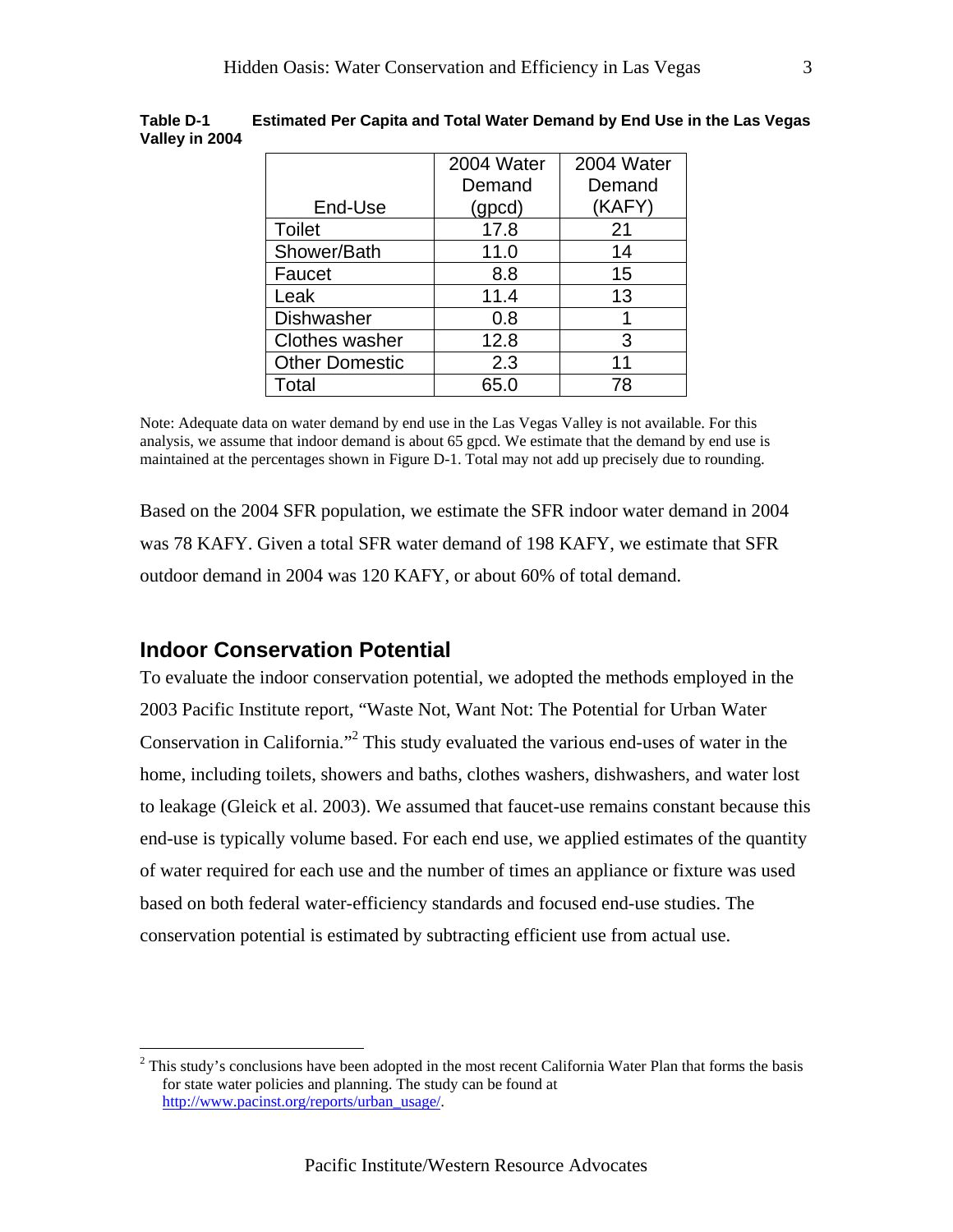Table D-1 contains the assumptions about the quantity of water required for each enduse. For toilets and showers, we assumed that efficient fixtures meet current federal standards of 1.6 gallons per flush (gpf) and 2.5 gallons per minute (gpm), respectively. We estimated that actual water use for showers is 67% less than the rated flow (equivalent to 1.7 gpm) because empirical evidence indicates that most people mix hot and cold water but do not open the valves to full capacity (Mayer et al. 1999; Vickers 2001). Although fixtures are available that exceed these federal standards, such as dualflush or high efficiency toilets, we limited our analysis to the current national plumbing codes. For clothes washers and dishwashers, which are not covered by plumbing codes, we estimated efficient use based on surveys of currently available technologies (Gleick et al. 2003).

| <b>End Use</b> | <b>Value</b> | <b>Units</b>                  | Data Source                                    |
|----------------|--------------|-------------------------------|------------------------------------------------|
| Toilet         | 1.6          | gallons per flush             | <b>EPAct 1992</b>                              |
| Shower         | 1.7          | gallons per minute            | EPAct 1992; Mayer et al. 1999;<br>Vickers 2001 |
| Leaks          | 4.2          | gallons per household per day | Mayer et al. 1999                              |
| Clothes washer | 26           | gallons per load              | Gleick et al. 2003                             |
| Dishwasher     | 5.3          | gallons per load              | Gleick et al. 2003                             |

**Table D-1 Quantity of Water Required for Each End-Use Event** 

Note: The Energy Policy Act of 1992 (EPAct) specifies that showerheads must have a maximum rated flow of 2.5 gpm at normal household pressure. However, it has been found that the actual rated flow is about two-thirds (67%) of the maximum rated flow, or 1.7 gpm, because most people do not fully open the throttle during use (Mayer et al. 1999).

Table D-2 contains the assumptions about the frequency of use for each device. These estimates were based primarily on focused end-use studies. We estimated that 63% of households nationally have dishwashers and 82% have clothes washing machines (U.S. Census Bureau 2005). If the prevalence of these appliances is higher in Las Vegas, the potential for efficiency improvements will be higher as well.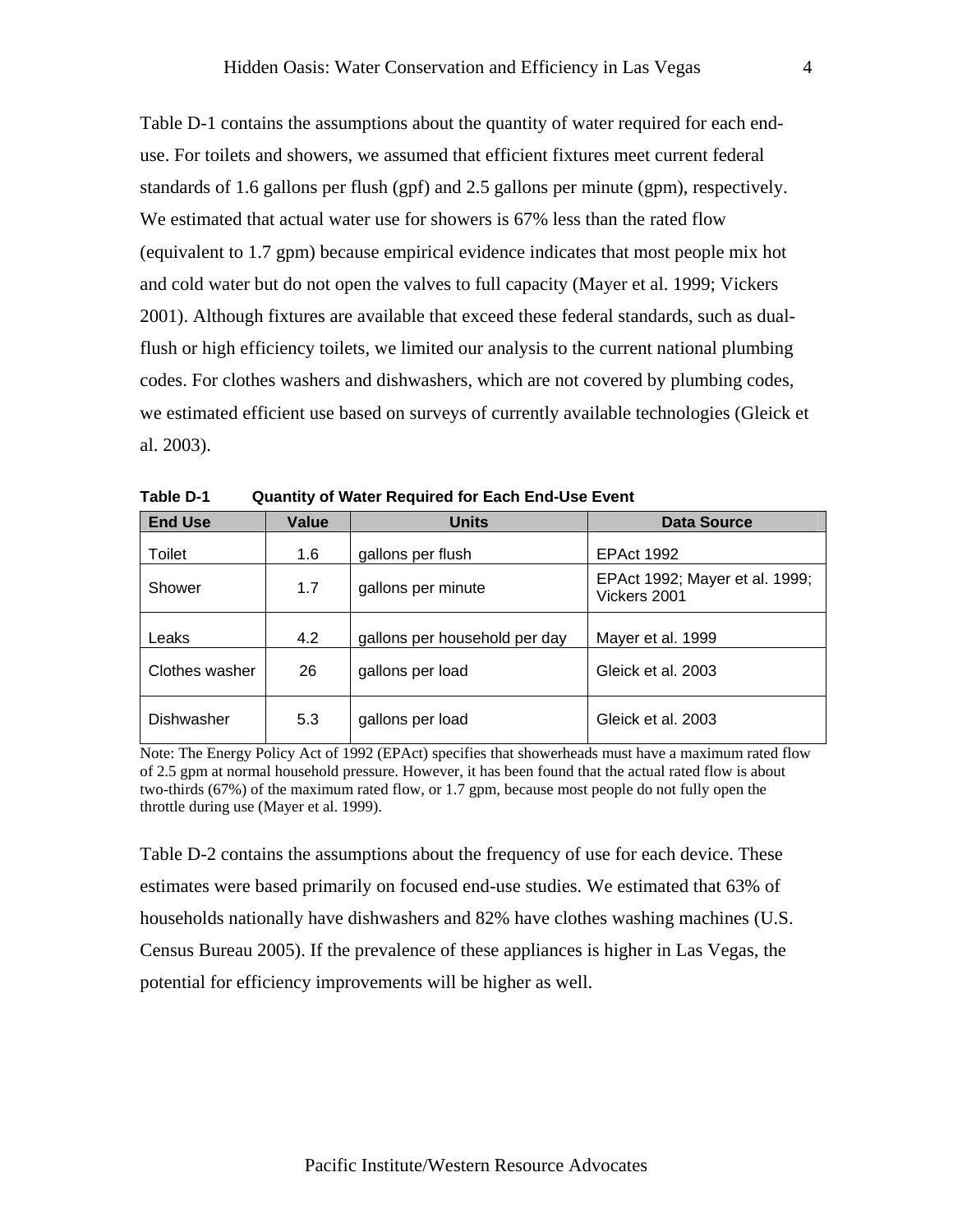| <b>End Use</b> | Value | <b>Units</b>                | <b>Data Source</b>      |  |
|----------------|-------|-----------------------------|-------------------------|--|
| Toilet         | 5.04  | flushes per person per day  | Mayer et al. 1999       |  |
|                | 8.5   | minutes per shower          | Mayer et al. 1999       |  |
| Shower         | 0.67  | showers per person per day  | Mayer et al. 1999, 2000 |  |
| Clothes washer | 0.96  | loads per household per day | Gleick et al. 2003      |  |
|                | 0.82  | machines per household      | U.S. Census Bureau 2005 |  |
|                | 0.4   | loads per household per day | Mayer et al. 1999       |  |
| Dishwasher     | 0.63  | machines per household      | U.S. Census Bureau 2005 |  |

**Table D-2 Frequency of Water End-Use Events** 

We then combine the quantity of water required for each use and the frequency of use (information in Tables D-1 and D-2) to estimate efficient use. For example, we assume that the average person flushes the toilet 5.04 times per day (Mayer et al. 1999). With an efficient 1.6 gpf toilet, average water use for toilets would be:

1.6 gpf x 5.04 flushes per person per day  $= 8.1$  gallons per person per day

This process is repeated for all water uses within the home (Table D-3).

|                       | 2004 Water | Efficient |
|-----------------------|------------|-----------|
|                       | Demand     | Demand    |
| End-Use               | (gpcd)     | (gpcd)    |
| <b>Toilet</b>         | 17.8       | 8.1       |
| Shower/Bath           | 11.0       | 9.7       |
| Faucet                | 8.8        | 8.8       |
| Leak                  | 11.4       | 1.6       |
| Dishwasher            | 0.8        | 0.5       |
| <b>Clothes washer</b> | 12.8       | 7.7       |
| <b>Other Domestic</b> | 2.3        | 2.3       |
| Total                 | 65.0       | 38.7      |

**Table D-3 Current and Efficient SFR Per Capita Water Demand** 

We then multiply the number of single-family residential customers within the SNWA service area by the current and efficient per capita indoor demand estimates to obtain the estimate current and efficient indoor demand, respectively (Table D-4):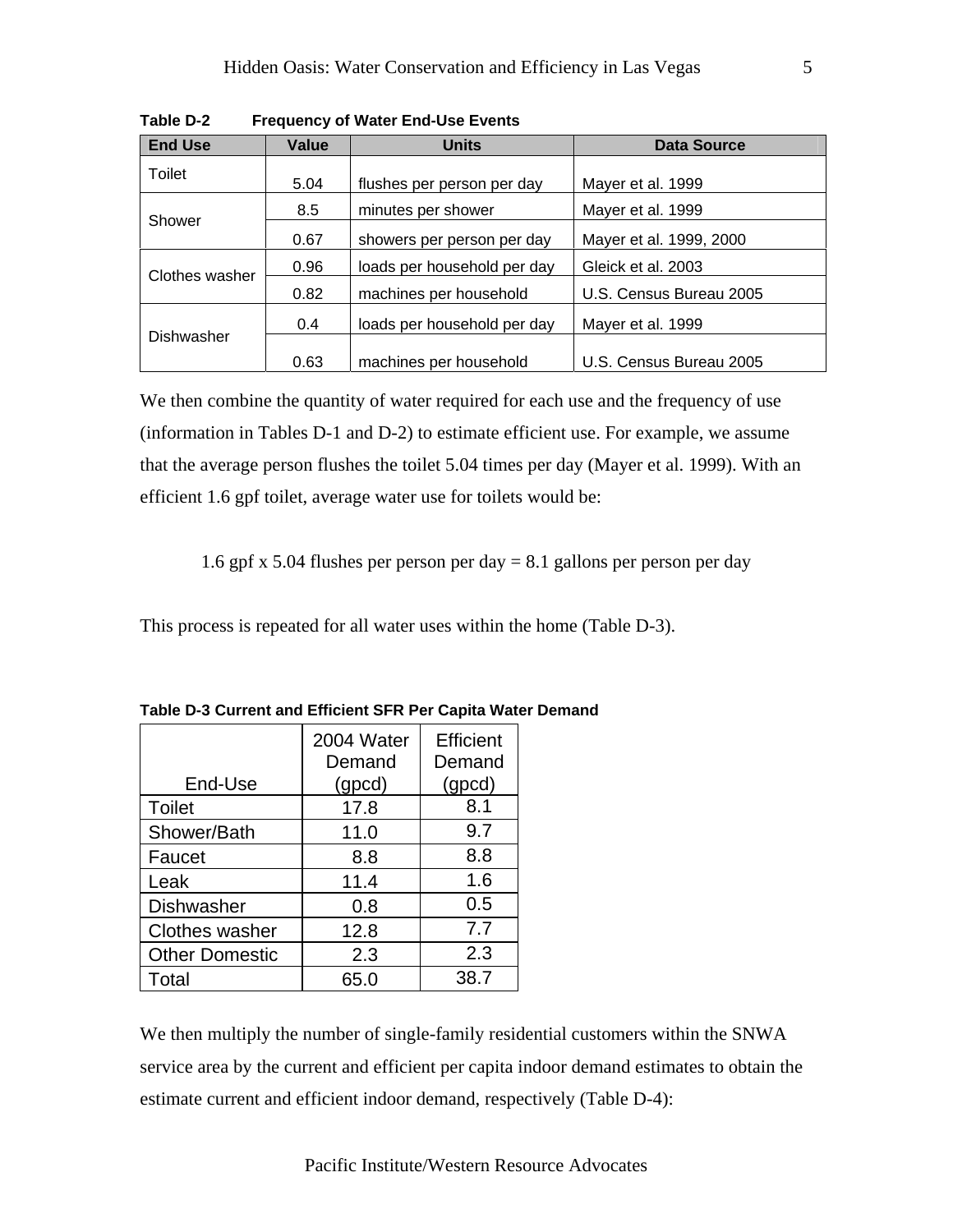Current SFR Indoor Per Capita Demand X SFR population = Current SFR Indoor Demand

and

Efficient SFR Indoor Per Capita Demand X SFR Population = Efficient SFR Indoor Demand

The difference between these estimates, 31 KAFY, represents the current SFR indoor conservation potential.

|                        | 2004 Water    | <b>Efficient Water</b> | <b>Potential Savings</b> |     |
|------------------------|---------------|------------------------|--------------------------|-----|
| End Use                | Demand (KAFY) | Demand (KAFY)          | <b>KAFY</b>              | %   |
| <b>Toilets</b>         | 21            | 10                     | 12                       | 55% |
| Leaks                  | 14            | 2                      | 12                       | 86% |
| <b>Clothes Washers</b> | 15            | 9                      | 6                        | 40% |
| Showers/Bath           | 13            | 12                     | 2                        | 12% |
| <b>Dishwashers</b>     |               | 0.6                    | 0.4                      | 38% |
| <b>Other Domestic</b>  |               | 3                      |                          | 0%  |
| <b>Faucets</b>         | 11            | 11                     |                          | 0%  |
| <b>Total</b>           | 78            | 46                     | 31                       | 40% |

**Table D-4 Current (2004) Indoor SFR Conservation Potential** 

Note: Annual water demand for 2004 and efficient demand were calculated by multiplying per capita water demand estimates in Table D-3 by the estimated SFR population in the SNWA service area. Total may not add up precisely due to rounding.

## **References**

Aquacraft, Inc. (2000). Impacts of Xeriscape on Outdoor Water Use. Boulder, Colorado.

National Energy Policy Act (EPAct) of 1992. USC Title 42, Chapter 77, Subchapter III, Part A, Section 6295.

Gleick, P.H., D. Haasz, C. Henges-Jeck, V. Srinivasan, G. Wolff, K.C. Cushing, and A. Mann. (2003). Waste Not, Want Not: The Potential for Urban Water Conservation in California. Pacific Institute: Oakland, California.

Mayer, P.W., W.B. DeOreo, E.M. Opitz, J.C. Kiefer, W.Y. Davis, B. Dziegielewski, and J.O. Nelson. (1999). Residential End Uses of Water. American Water Works Research Foundation: Denver, Colorado.

Mayer, P.W., W.B. DeOreo, and D.M. Lewis. (2000). Seattle Home Water Conservation Study: The Impacts of High Efficiency Plumbing Fixture Retrofits in Single-Family Homes. Aquacraft, Inc. Water Engineering and Management.